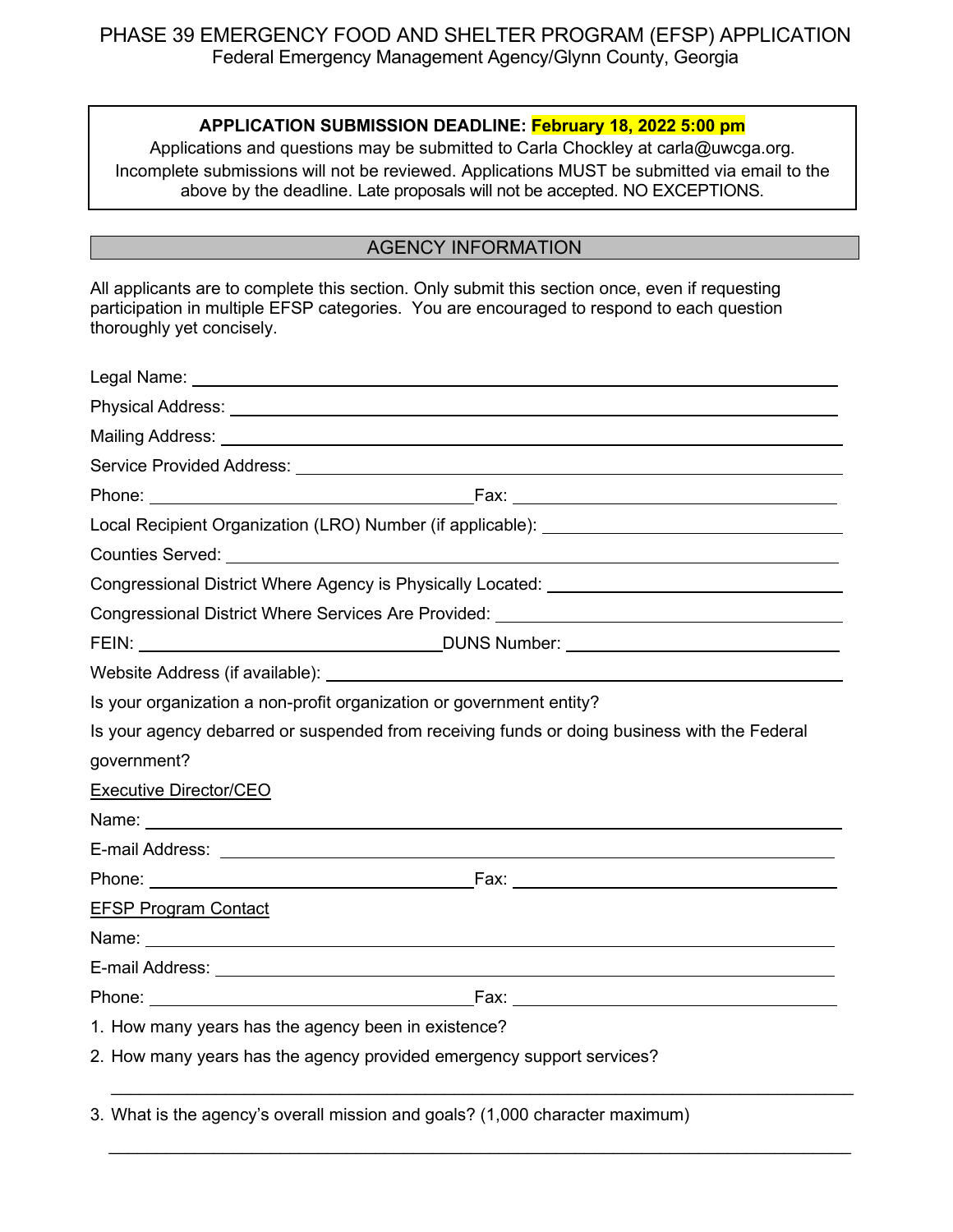$\_$  , and the set of the set of the set of the set of the set of the set of the set of the set of the set of the set of the set of the set of the set of the set of the set of the set of the set of the set of the set of th

 $\_$  , and the set of the set of the set of the set of the set of the set of the set of the set of the set of the set of the set of the set of the set of the set of the set of the set of the set of the set of the set of th

\_\_\_\_\_\_\_\_\_\_\_\_\_\_\_\_\_\_\_\_\_\_\_\_\_\_\_\_\_\_\_\_\_\_\_\_\_\_\_\_\_\_\_\_\_\_\_\_\_\_\_\_\_\_\_\_\_\_\_\_\_\_\_\_\_\_\_\_\_\_\_\_\_\_\_\_\_\_

 $\_$  , and the set of the set of the set of the set of the set of the set of the set of the set of the set of the set of the set of the set of the set of the set of the set of the set of the set of the set of the set of th

- 4. Briefly describe services the agency provides to the community. (1,000 character maximum)
- 5. If applying for the categories Mass Shelter, Other Shelter, Rent/Mortgage and Utility Payments, are you a member of the Glynn County Homeless Coalition?

Yes \_\_\_\_\_\_\_ No \_\_\_\_\_\_\_ N/A \_\_\_\_\_\_

If no, indicate why not? (500 character maximum)

6. ClientTrack was created to avoid duplication of services provided to an individual by multiple agencies. EFSP required immediate entry of client data at the time of services and prior to the issuance of any funds.

Is the agency an active user of ClientTRACK?

Yes No No

If no, explain why not? (500 character maximum)

Does the agency utilize ClientTRACK beyond EFSP?

Yes No  $\blacksquare$ 

If no, explain why not? (500 character maximum)

7. How does the agency provide services to people with disabilities, including those who require reasonable accommodation as required by the Americans with Disabilities Act (ADA)? *(For example, describe the agency's policies and procedures to assist clients who require a Sign Language Interpreter, assistance in filling out forms, wheelchair accessibility, and/or accessibility for service animals in the proposed EFSP-funded program services locations.) (250 character maximum)*

### REQUEST FOR FUNDING

 $\_$  , and the set of the set of the set of the set of the set of the set of the set of the set of the set of the set of the set of the set of the set of the set of the set of the set of the set of the set of the set of th

|              | <b>CATEGORY</b>                           | UNITS OF SERVICE | <b>UNIT COST</b> | <b>TOTAL REQUEST</b> |
|--------------|-------------------------------------------|------------------|------------------|----------------------|
| A            | <b>Served Meals</b>                       |                  |                  |                      |
| B            | Other Food                                |                  |                  |                      |
| $\mathsf{C}$ | Mass Shelter                              |                  |                  |                      |
| D            | <b>Other Shelter</b>                      |                  |                  |                      |
| E            | Rent/Mortgages                            |                  |                  |                      |
| F            | <b>Utility Payments</b>                   |                  |                  |                      |
| G            | <b>Total Request</b><br>(Add A through F) |                  |                  |                      |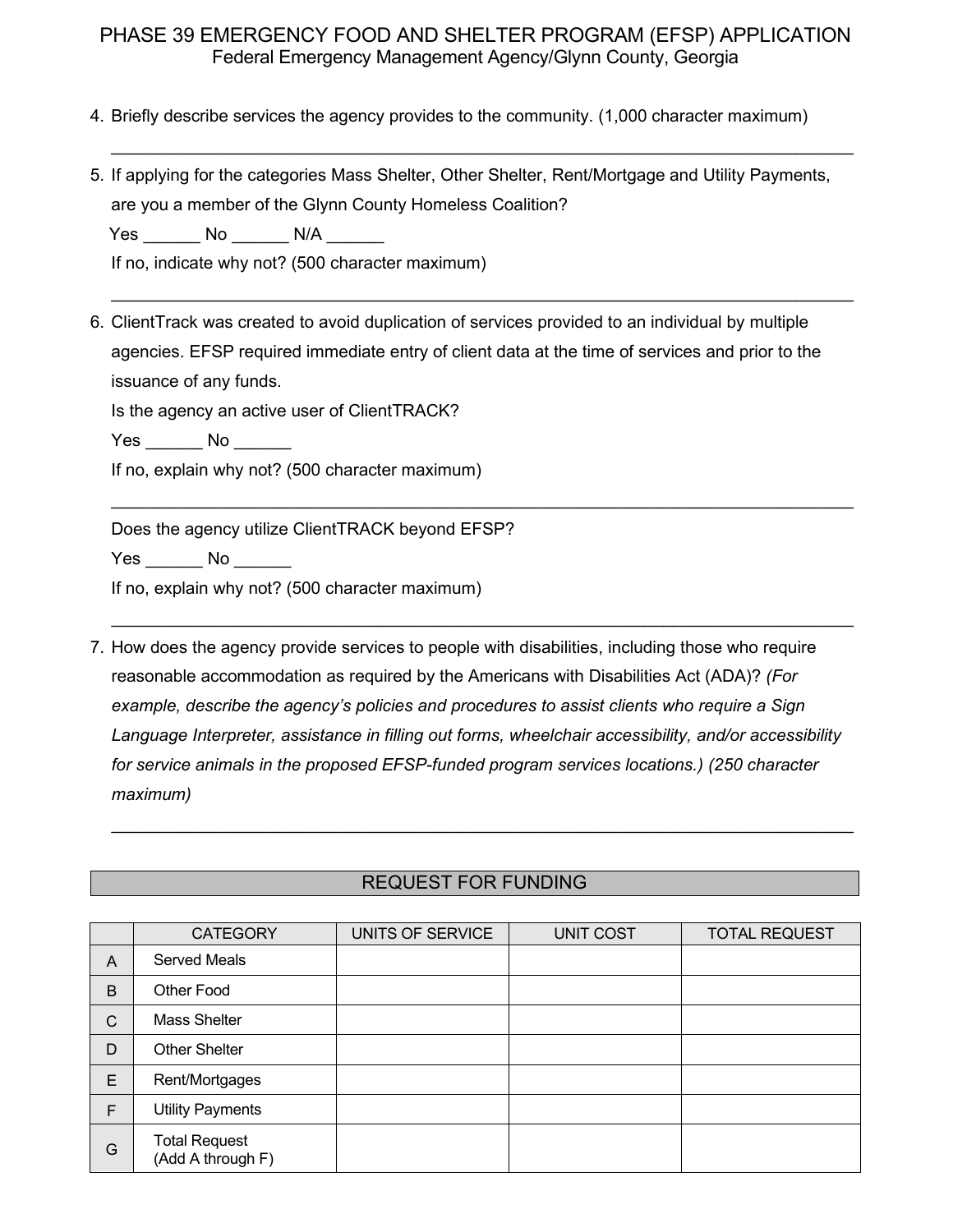### EFSP FUNDING HISTORY AND THE RESERVE THE RESERVE THE RESERVE THAT AN INCOME.

1. Has your agency ever received EFSP funding?

Yes No No

If your agency has received funding, provide the following information for the past two phases. \*This amount should reflect any approved redistribution of funds.

|                      |                                                  | Phase                           |                                                  |                                                         |                                                  | Phase                                  |                                                  |                                                                   |
|----------------------|--------------------------------------------------|---------------------------------|--------------------------------------------------|---------------------------------------------------------|--------------------------------------------------|----------------------------------------|--------------------------------------------------|-------------------------------------------------------------------|
| Funding<br>Category  | Amount<br>of EFSP<br><b>Funding</b><br>requested | Units of<br>service<br>proposed | Amount of<br><b>EFSP</b><br>funding<br>received* | Units of<br>service<br>provided<br>with EFSP<br>funding | Amount of<br><b>EFSP</b><br>Funding<br>requested | Units of<br>service<br>you<br>proposed | Amount of<br><b>EFSP</b><br>funding<br>received* | Units of<br>service<br>provided<br>with<br><b>EFSP</b><br>funding |
| <b>Served Meals</b>  |                                                  |                                 |                                                  |                                                         |                                                  |                                        |                                                  |                                                                   |
| <b>Other Food</b>    |                                                  |                                 |                                                  |                                                         |                                                  |                                        |                                                  |                                                                   |
| Mass Shelter         |                                                  |                                 |                                                  |                                                         |                                                  |                                        |                                                  |                                                                   |
| <b>Other Shelter</b> |                                                  |                                 |                                                  |                                                         |                                                  |                                        |                                                  |                                                                   |
| Rent/Mortgage        |                                                  |                                 |                                                  |                                                         |                                                  |                                        |                                                  |                                                                   |
| Utility              |                                                  |                                 |                                                  |                                                         |                                                  |                                        |                                                  |                                                                   |
| Total                |                                                  |                                 |                                                  |                                                         |                                                  |                                        |                                                  |                                                                   |

2. Did your agency have any EFSP compliance issues that required the agency to return used funds?

\_\_\_\_\_\_\_\_\_\_\_\_\_\_\_\_\_\_\_\_\_\_\_\_\_\_\_\_\_\_\_\_\_\_\_\_\_\_\_\_\_\_\_\_\_\_\_\_\_\_\_\_\_\_\_\_\_\_\_\_\_\_\_\_\_\_\_\_\_\_\_\_\_\_\_\_\_\_\_\_

Yes \_\_\_\_\_ No \_\_\_\_\_\_\_ N/A \_\_\_\_\_\_

If yes, how much? \_\_\_\_\_\_\_\_\_\_\_\_\_\_\_\_\_

Explain: (500 character maximum)

#### 3. Did the agency voluntarily return unused funds?

Yes \_\_\_\_\_\_\_ No \_\_\_\_\_\_\_ N/A \_\_\_\_\_\_

If yes, how much?

Explain: (500 character maximum)

4. Are you aware of any current or future compliance issues that would prevent your agency from receiving funding?

\_\_\_\_\_\_\_\_\_\_\_\_\_\_\_\_\_\_\_\_\_\_\_\_\_\_\_\_\_\_\_\_\_\_\_\_\_\_\_\_\_\_\_\_\_\_\_\_\_\_\_\_\_\_\_\_\_\_\_\_\_\_\_\_\_\_\_\_\_\_\_\_\_\_\_\_\_\_\_\_

\_\_\_\_\_\_\_\_\_\_\_\_\_\_\_\_\_\_\_\_\_\_\_\_\_\_\_\_\_\_\_\_\_\_\_\_\_\_\_\_\_\_\_\_\_\_\_\_\_\_\_\_\_\_\_\_\_\_\_\_\_\_\_\_\_\_\_\_\_\_\_\_\_\_\_\_\_\_\_\_

Yes \_\_\_\_\_\_\_ No \_\_\_\_\_\_\_ N/A \_\_\_\_\_\_\_

Explain: (500 character maximum)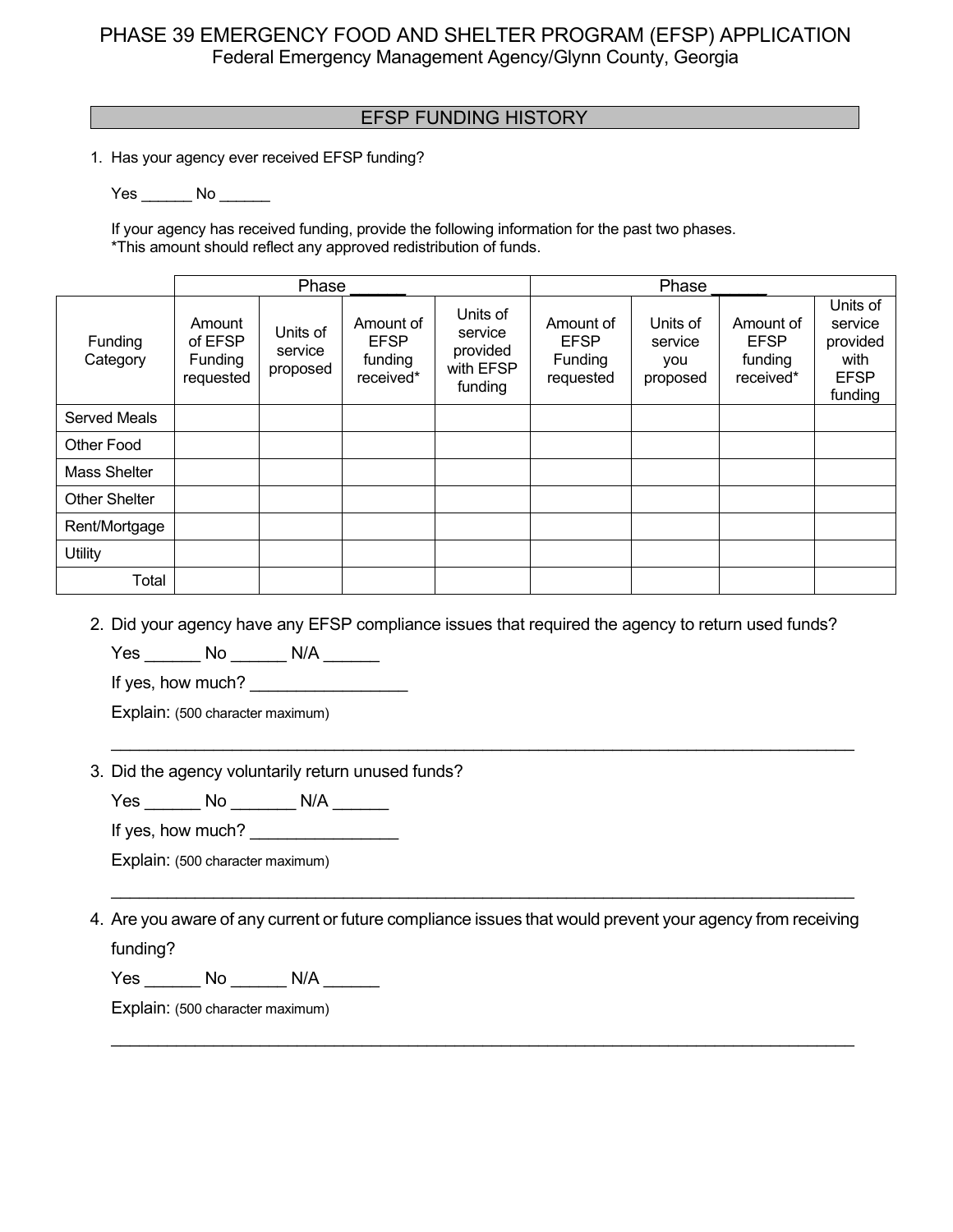### CATEGORY NARRATIVE: SERVED MEALS

#### Program Name:

Provide a summary of the program for which you are requesting funding. You are encouraged to respond to each question thoroughly yet concisely. Read the questions thoroughly and include only narrative that answers the question directly.

- **1. Target Population** (500 character maximum)
	- a. Describe the primary target population served by this program, i.e., demographic data and geographic area served.
	- b. Describe the eligibility requirements for the "served meals" program and how the program ensures that everyone, not just the agency's clients, receive this service. Describe the process and steps clients take to receive services, including when (days and hours of operation, holidays, off hours) and how (appointment and/or walk-ins) clients access the program services supported by EFSP funds.

\_\_\_\_\_\_\_\_\_\_\_\_\_\_\_\_\_\_\_\_\_\_\_\_\_\_\_\_\_\_\_\_\_\_\_\_\_\_\_\_\_\_\_\_\_\_\_\_\_\_\_\_\_\_\_\_\_\_\_\_\_\_\_\_\_\_\_\_\_\_\_\_\_\_\_\_\_\_\_\_\_\_\_\_

- **2. Program** (500 character maximum)
	- a. Provide a description of the program services, in relation to the funding category.
	- b. Describe how the program's staff connect clients with other resources or programs in the community to ensure comprehensive services are provided to clients.

\_\_\_\_\_\_\_\_\_\_\_\_\_\_\_\_\_\_\_\_\_\_\_\_\_\_\_\_\_\_\_\_\_\_\_\_\_\_\_\_\_\_\_\_\_\_\_\_\_\_\_\_\_\_\_\_\_\_\_\_\_\_\_\_\_\_\_\_\_\_\_\_\_\_\_\_\_\_\_\_\_\_\_\_

\_\_\_\_\_\_\_\_\_\_\_\_\_\_\_\_\_\_\_\_\_\_\_\_\_\_\_\_\_\_\_\_\_\_\_\_\_\_\_\_\_\_\_\_\_\_\_\_\_\_\_\_\_\_\_\_\_\_\_\_\_\_\_\_\_\_\_\_\_\_\_\_\_\_\_\_\_\_\_\_\_\_\_\_

- **3. Success and Results** (250 character maximum)
	- a. Describe how the EFSP funds will be used to enhance or expand current services.
- **4. Accounting and Financial Stability** (500 character maximum)
	- a. Describe how the agency will ensure EFSP funds will be used only for the intended purpose. Include a description of the agency's documentation requirements for EFSP funds, internal controls, and staff responsible for financial management.
	- b. Describe how the agency has the fiscal capacity to begin delivering EFSP services through the current program prior to receiving EFSP funding.

*\_\_\_\_\_\_\_\_\_\_\_\_\_\_\_\_\_\_\_\_\_\_\_\_\_\_\_\_\_\_\_\_\_\_\_\_\_\_\_\_\_\_\_\_\_\_\_\_\_\_\_\_\_\_\_\_\_\_\_\_\_\_\_\_\_\_\_\_\_\_\_\_\_\_\_\_\_\_\_\_\_\_\_\_*

#### **5. Budget**

The intent of the Emergency Food and Shelter Program is to supplement and expand current available resources, not substitute, or reimburse ongoing programs and services or to start new programs. Other funding sources must be in place for the program for which you are applying.

Total Program Budget \_\_\_\_\_\_\_\_\_\_\_\_\_\_\_\_\_\_\_\_\_\_\_\_\_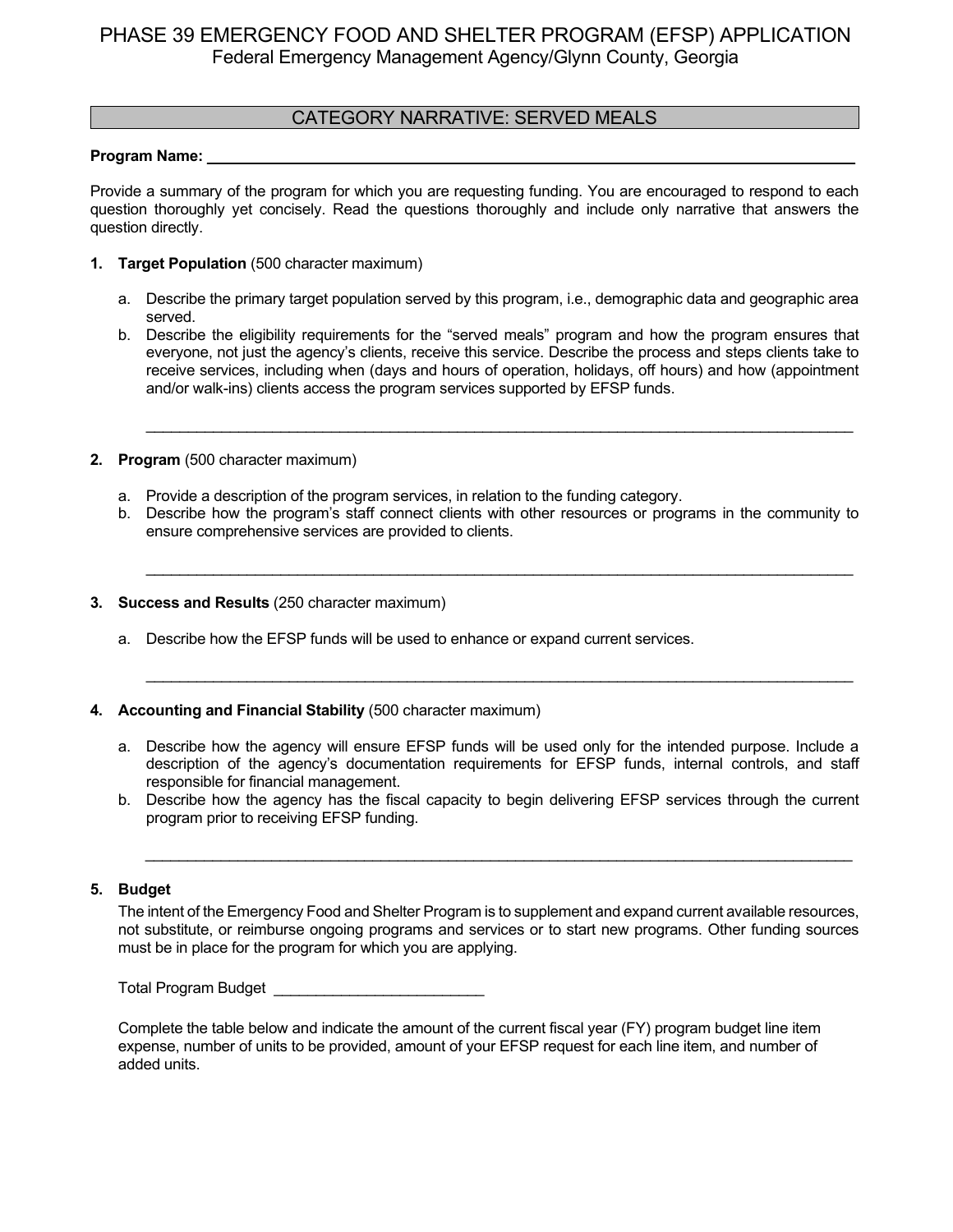|                                          |                                                                                         | <b>Excluding EFSP funding</b> | <b>Funding Request</b>                |                                 |
|------------------------------------------|-----------------------------------------------------------------------------------------|-------------------------------|---------------------------------------|---------------------------------|
| Category                                 | <b>Number of Units</b><br><b>Current FY</b><br>to be Provided<br><b>Amount Budgeted</b> |                               | <b>EFSP Funding</b><br><b>Request</b> | <b>Number of Added</b><br>Units |
| Congregate meals (Unit = 1<br>Person)    |                                                                                         |                               |                                       |                                 |
| Home Delivered Meal (Unit =<br>1 Person) |                                                                                         |                               |                                       |                                 |

Note: EFSP funding is intended to provide for daily, basic, nutritional meal costs on an ongoing basis. The funding is not intended to be used for a singular event, special events/celebratory events/holiday meals, etc. Also, dessert items (i.e., cookies, snack food, candy, etc.) used as part of a daily meal plan may be purchased in limited amounts. **The daily per served meal allowance is exactly \$3**.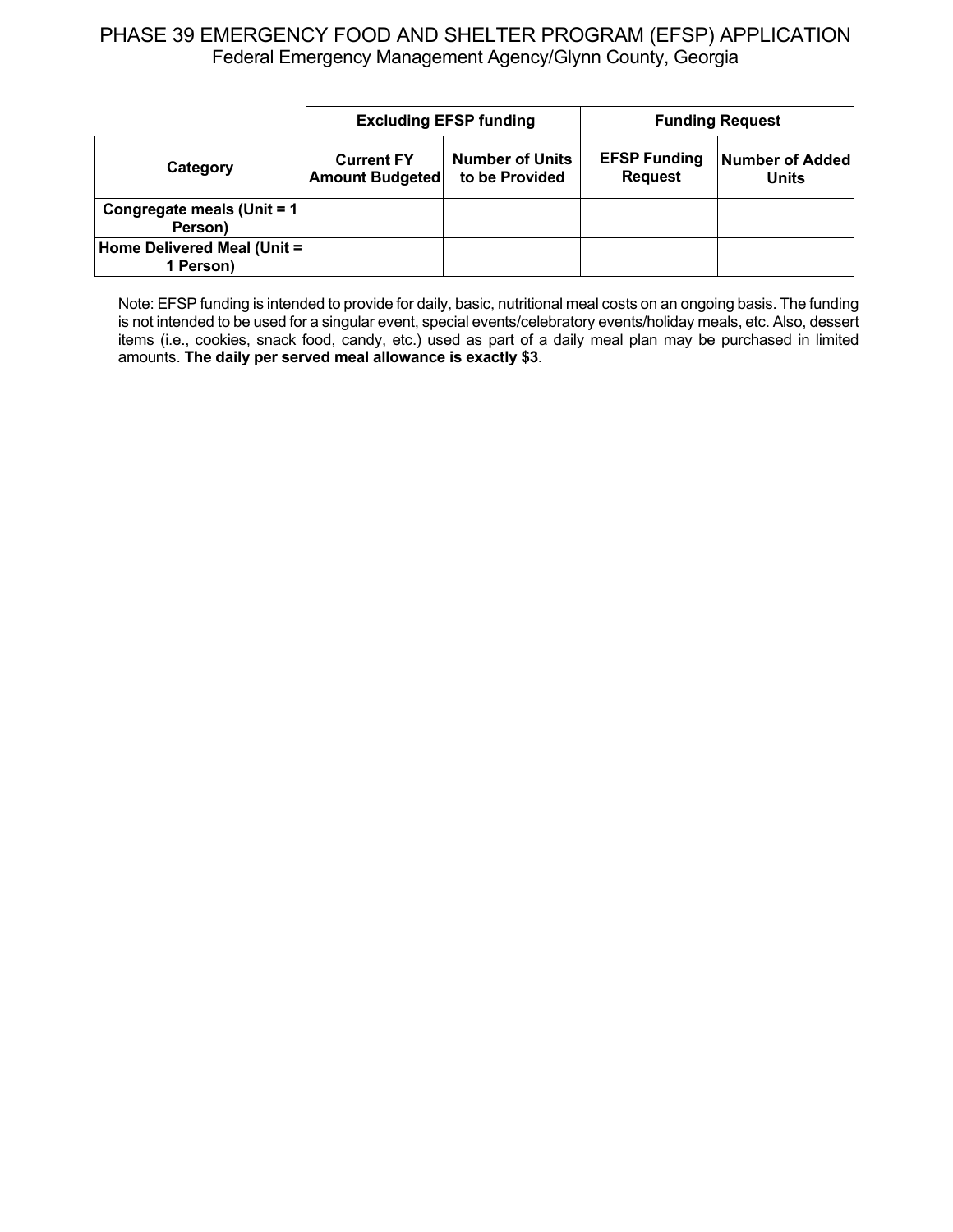### CATEGORY NARRATIVE: OTHER FOOD

#### **Program Name:**

Provide a summary of the program for which you are requesting funding. You are encouraged to respond to each question thoroughly yet concisely. Read the questions thoroughly and include only narrative that answers the question directly.

- **1. Target Population** (500 character maximum)
	- a. Describe the primary target population served by this program, i.e., demographic data and geographic area served.
	- b. Describe the eligibility requirements for the "other food" program and how the program ensures that everyone, not just the agency's clients, receive this service. Describe the process and steps clients take to receive services, including when (days and hours of operation, holidays, off hours) and how (appointment and/or walk-ins) clients access the program services supported by EFSP funds.

\_\_\_\_\_\_\_\_\_\_\_\_\_\_\_\_\_\_\_\_\_\_\_\_\_\_\_\_\_\_\_\_\_\_\_\_\_\_\_\_\_\_\_\_\_\_\_\_\_\_\_\_\_\_\_\_\_\_\_\_\_\_\_\_\_\_\_\_\_\_\_\_\_\_\_\_

- **2. Program** (500 character maximum)
	- a. Provide a description of the program services, in relation to the funding category.
	- b. Indicate if the food pantry is a brick and mortar facility or a mobile food service.
	- c. Indicate whether the agency receives USDA commodities.
	- d. Describe how the program's staff connect clients with other resources or programs in the community to ensure comprehensive services are provided to clients.

\_\_\_\_\_\_\_\_\_\_\_\_\_\_\_\_\_\_\_\_\_\_\_\_\_\_\_\_\_\_\_\_\_\_\_\_\_\_\_\_\_\_\_\_\_\_\_\_\_\_\_\_\_\_\_\_\_\_\_\_\_\_\_\_\_\_\_\_\_\_\_\_\_\_\_\_

\_\_\_\_\_\_\_\_\_\_\_\_\_\_\_\_\_\_\_\_\_\_\_\_\_\_\_\_\_\_\_\_\_\_\_\_\_\_\_\_\_\_\_\_\_\_\_\_\_\_\_\_\_\_\_\_\_\_\_\_\_\_\_\_\_\_\_\_\_\_\_\_\_\_\_\_

- **3. Success and Results** (250 character maximum)
	- a. Describe how the EFSP funds will be used to enhance or expand current services.
- **4. Accounting and Financial Stability** (500 character maximum)
	- a. Describe how the agency will ensure EFSP funds will be used only for the intended purpose. Include a description of the agency's documentation requirements for EFSP funds, internal controls, and staff responsible for financial management.
	- b. Describe how the agency has the fiscal capacity to begin delivering EFSP services through the current program prior to receiving EFSP funding.

\_\_\_\_\_\_\_\_\_\_\_\_\_\_\_\_\_\_\_\_\_\_\_\_\_\_\_\_\_\_\_\_\_\_\_\_\_\_\_\_\_\_\_\_\_\_\_\_\_\_\_\_\_\_\_\_\_\_\_\_\_\_\_\_\_\_\_\_\_\_\_\_\_\_\_\_

### **5. Budget**

The intent of the Emergency Food and Shelter Program is to supplement and expand current available resources and not to substitute or reimburse ongoing programs and services or to start new programs. Other funding sources must be in place for the program for which you are applying.

Total Program Budget **Exercise 20**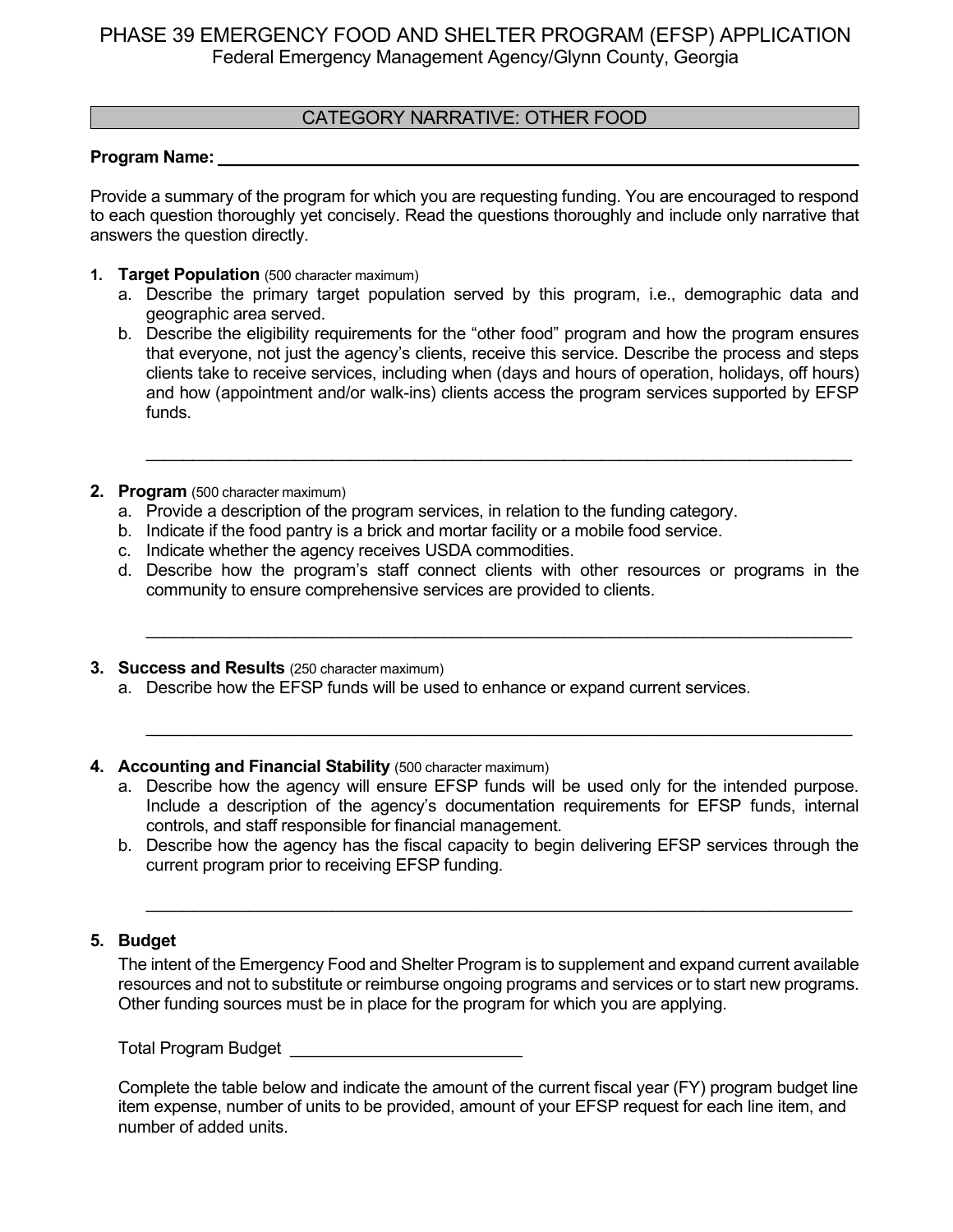|                                                 | <b>Excluding EFSP funding</b>                                                              |  | <b>Phase 38 Request</b>               |                                 |
|-------------------------------------------------|--------------------------------------------------------------------------------------------|--|---------------------------------------|---------------------------------|
| Category                                        | <b>Current FY</b><br><b>Number of Units</b><br>Amount<br>to be Provided<br><b>Budgeted</b> |  | <b>EFSP Funding</b><br><b>Request</b> | Number of Added<br><b>Units</b> |
| <b>Pantry/Bulk Food</b><br>(Unit = Pounds/Bags) |                                                                                            |  |                                       |                                 |
| Gift Cards/Certificates (Unit =<br>Household)   |                                                                                            |  |                                       |                                 |

Note: EFSP funding is intended to provide for basic, nutritional meals on an ongoing basis and not for non-nutritive items. The "other food" category is intended to allow agencies such as food pantries and food banks to pay for the purchase of food items, food vouchers and food gift cards/certificates to assist in the feeding of eligible clients. The funding is not intended to be used for a singular event, special celebratory events, holiday baskets, etc. Also, dessert items (i.e., cookies, snack food, candy, etc.) used as part of a daily meal plan may be purchased in limited amounts.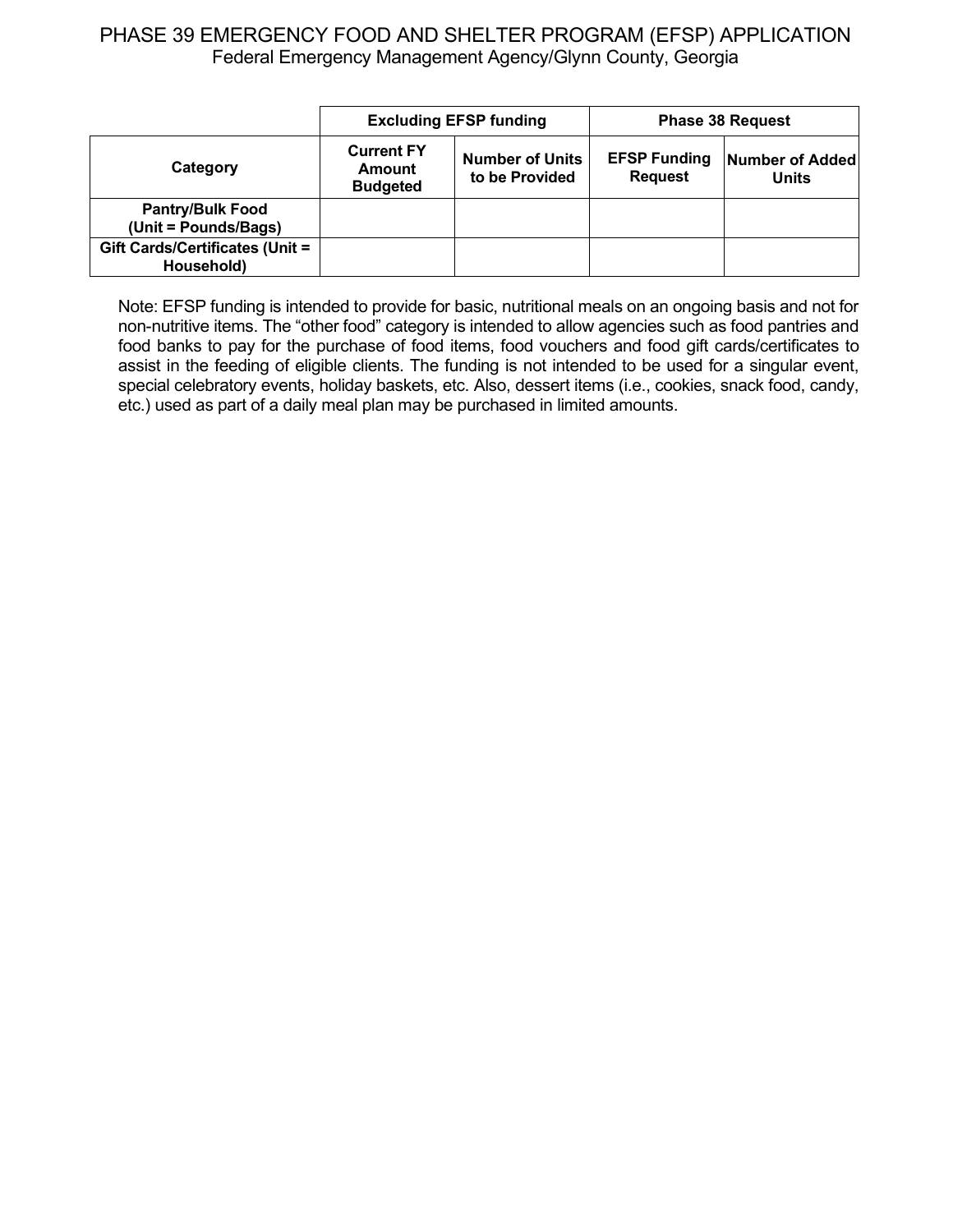### CATEGORY NARRATIVE: MASS SHELTER

#### **Program Name:**

Provide a summary of the program for which you are requesting funding. You are encouraged to respond to each question thoroughly yet concisely. Read the questions thoroughly and include only narrative that answers the question directly.

- **1. Target Population** (500 character maximum)
	- a. Describe the primary target population served by this program, i.e., demographic data and geographic area served.
	- b. Describe the eligibility requirements for the "mass shelter" program and how the program ensures that everyone, not just your clients, receive this service. Describe the process and steps clients take to receive services, including when (days and hours of operation, holidays, off hours) and how (appointment and/or walk-ins) clients access the program services supported by EFSP funds.

\_\_\_\_\_\_\_\_\_\_\_\_\_\_\_\_\_\_\_\_\_\_\_\_\_\_\_\_\_\_\_\_\_\_\_\_\_\_\_\_\_\_\_\_\_\_\_\_\_\_\_\_\_\_\_\_\_\_\_\_\_\_\_\_\_\_\_\_\_\_\_\_\_\_\_\_

- **2. Program** (500 character maximum)
	- a. Provide a description of the program services, in relation to the funding category.
	- b. Provide the program's shelter bed capacity and how many bed nights will be funded by EFSP funds.
	- c. Describe how the program will ensure the safety and quality of the living environment.
	- d. Describe how the program's staff connect clients with other resources or programs in the community to ensure comprehensive services are provided to clients.

\_\_\_\_\_\_\_\_\_\_\_\_\_\_\_\_\_\_\_\_\_\_\_\_\_\_\_\_\_\_\_\_\_\_\_\_\_\_\_\_\_\_\_\_\_\_\_\_\_\_\_\_\_\_\_\_\_\_\_\_\_\_\_\_\_\_\_\_\_\_\_\_\_\_\_\_

\_\_\_\_\_\_\_\_\_\_\_\_\_\_\_\_\_\_\_\_\_\_\_\_\_\_\_\_\_\_\_\_\_\_\_\_\_\_\_\_\_\_\_\_\_\_\_\_\_\_\_\_\_\_\_\_\_\_\_\_\_\_\_\_\_\_\_\_\_\_\_\_\_\_\_\_

- **3. Success and Results** (250 character maximum)
	- a. Describe how the EFSP funds will be used to enhance or expand current services.
- **4. Accounting and Financial Stability** (500 character maximum)
	- a. Describe how the agency will ensure EFSP funds will be used only for the intended purpose. Include a description of the agency's documentation requirements for EFSP funds, internal controls, and staff responsible for financial management.
	- b. Describe how the agency has the fiscal capacity to begin delivering EFSP services through the current program prior to receiving EFSP funding.

\_\_\_\_\_\_\_\_\_\_\_\_\_\_\_\_\_\_\_\_\_\_\_\_\_\_\_\_\_\_\_\_\_\_\_\_\_\_\_\_\_\_\_\_\_\_\_\_\_\_\_\_\_\_\_\_\_\_\_\_\_\_\_\_\_\_\_\_\_\_\_\_\_\_\_\_

### **5. Budget**

The intent of the Emergency Food and Shelter Program is to supplement and expand current available resources and not to substitute or reimburse ongoing programs and services or to start new programs. Other funding sources must be in place for the program for which you are applying.

Total Program Budget **Exercise 20**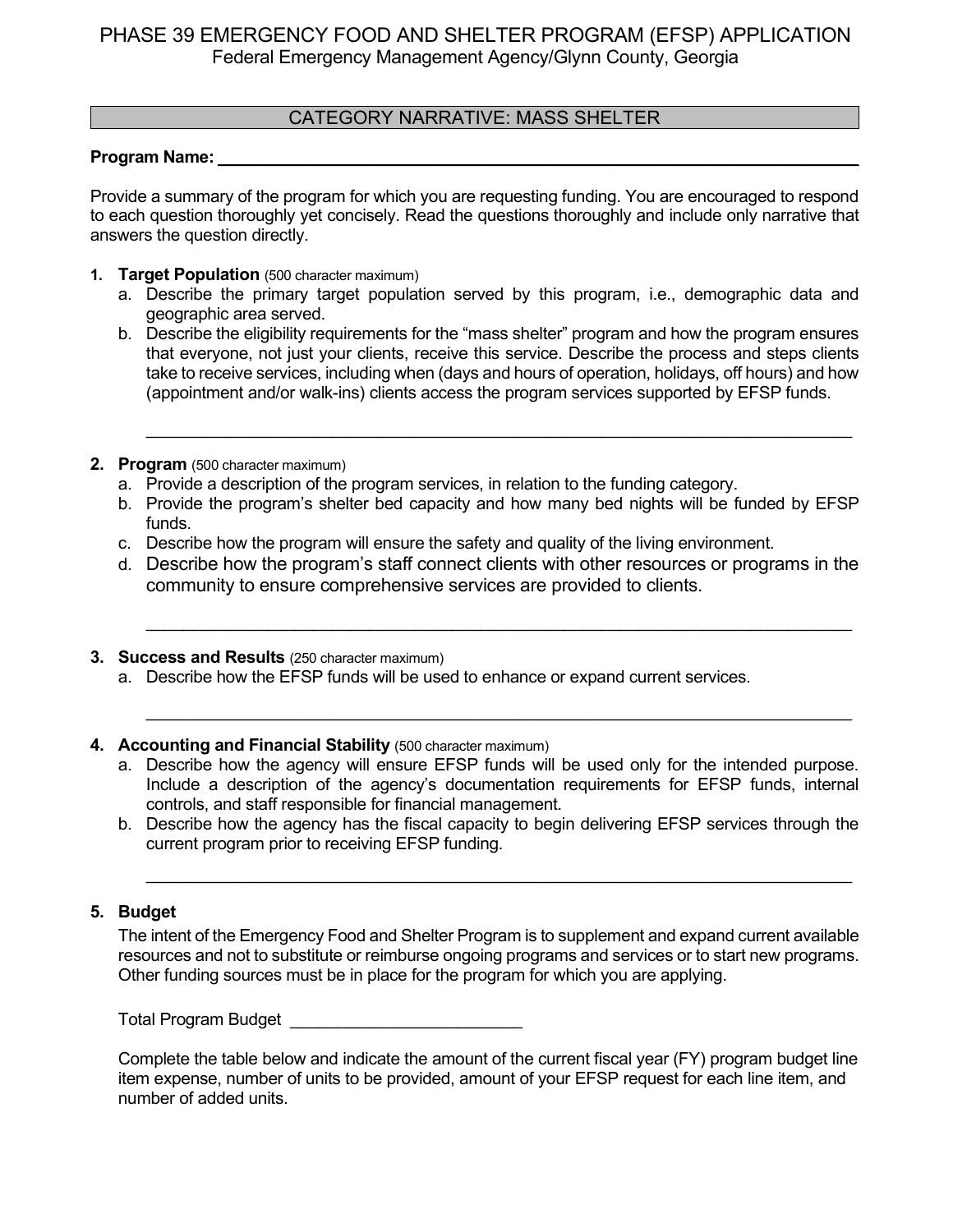|                                         | <b>Excluding EFSP funding</b>                                                           |  | <b>Phase 38 Request</b>               |                          |
|-----------------------------------------|-----------------------------------------------------------------------------------------|--|---------------------------------------|--------------------------|
| Category                                | <b>Number of Units</b><br><b>Current FY</b><br>to be Provided<br><b>Amount Budgeted</b> |  | <b>EFSP Funding</b><br><b>Request</b> | Number of Added<br>Units |
| <b>Mass Shelter</b><br>$(Unit = 1 Bed)$ |                                                                                         |  |                                       |                          |

Note: EFSP funding is intended to be utilized to supplement the costs of operating a homeless shelter of 5 beds or more and expand services provided and/or the number of clients served. **The per diem allowance per person per night is exactly \$12.50**.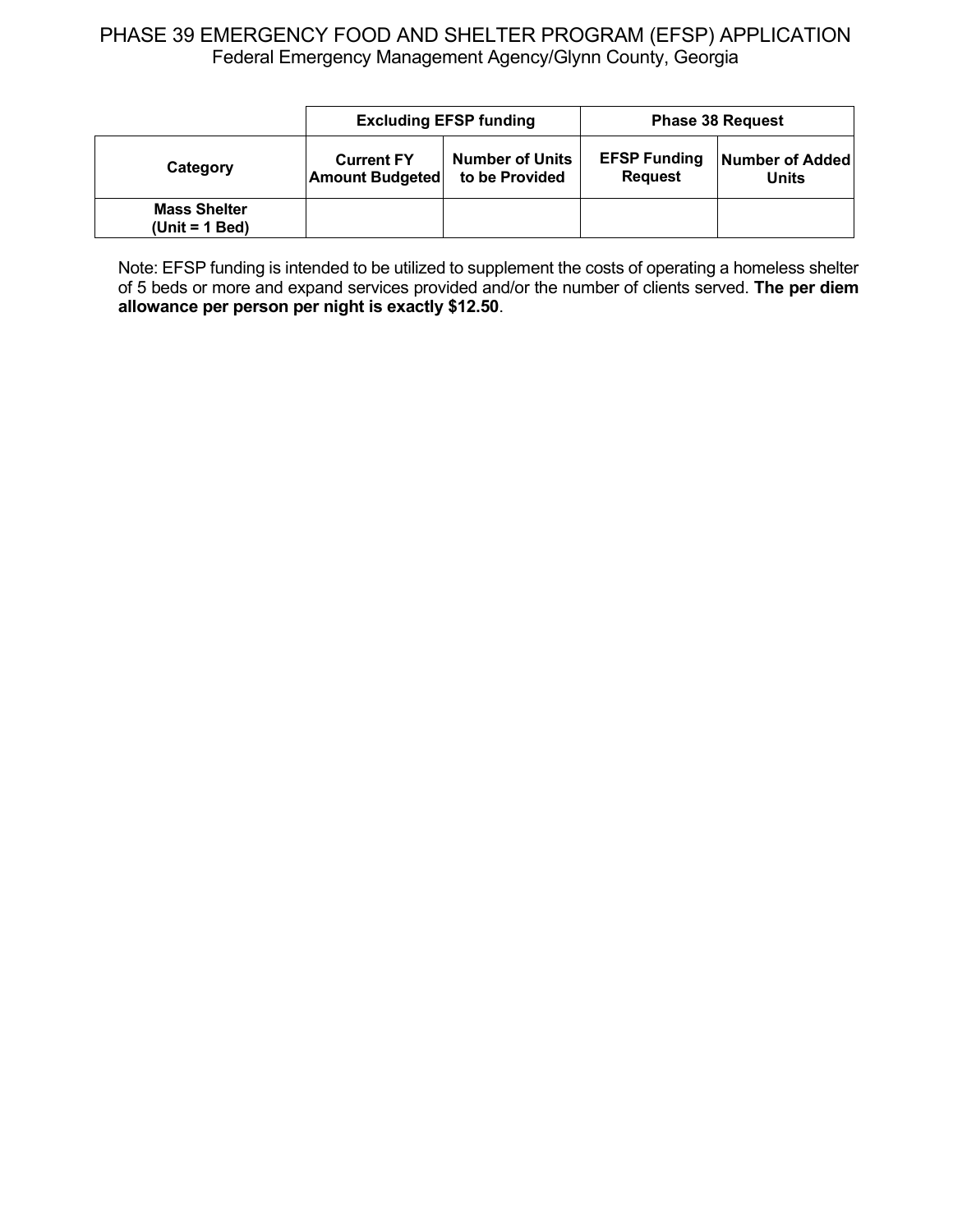### CATEGORY NARRATIVE: OTHER SHELTER

#### Program Name:

Provide a summary of the program for which you are requesting funding. You are encouraged to respond to each question thoroughly yet concisely. Read the questions thoroughly and include only narrative that answers the question directly.

- **1. Target Population** (500 character maximum)
	- a. Describe the primary target population served by this program, i.e., demographic data and geographic area served.
	- b. Describe the eligibility requirements for the "other shelter" program and how the program ensures that everyone, not just the program's clients, receive this service. Describe the process and steps clients take to receive services, including when (days and hours of operation, holidays, off hours) and how (appointment and/or walk-ins) clients access the program services supported by EFSP funds.

\_\_\_\_\_\_\_\_\_\_\_\_\_\_\_\_\_\_\_\_\_\_\_\_\_\_\_\_\_\_\_\_\_\_\_\_\_\_\_\_\_\_\_\_\_\_\_\_\_\_\_\_\_\_\_\_\_\_\_\_\_\_\_\_\_\_\_\_\_\_\_\_\_\_\_\_

- **2. Program** (500 character maximum)
	- a. Provide a description of the program services, in relation to the funding category.
	- b. What criteria are used in choosing the hotels/motels?
	- c. Describe the program's methods in monitoring the hotels/motels used by the clients.
	- d. Describe how the program's staff connect clients with other resources or programs in the community to ensure comprehensive services are provided to clients.

\_\_\_\_\_\_\_\_\_\_\_\_\_\_\_\_\_\_\_\_\_\_\_\_\_\_\_\_\_\_\_\_\_\_\_\_\_\_\_\_\_\_\_\_\_\_\_\_\_\_\_\_\_\_\_\_\_\_\_\_\_\_\_\_\_\_\_\_\_\_\_\_\_\_\_\_

\_\_\_\_\_\_\_\_\_\_\_\_\_\_\_\_\_\_\_\_\_\_\_\_\_\_\_\_\_\_\_\_\_\_\_\_\_\_\_\_\_\_\_\_\_\_\_\_\_\_\_\_\_\_\_\_\_\_\_\_\_\_\_\_\_\_\_\_\_\_\_\_\_\_\_\_

- **3. Success and Results** (250 character maximum)
	- a. Describe how the EFSP funds will be used to enhance or expand current services.

#### **4. Accounting and Financial Stability** (500 character maximum)

- a. Describe how the agency will ensure EFSP funds will be used only for the intended purpose. Include a description of the agency's documentation requirements for EFSP funds, internal controls, and staff responsible for financial management.
- b. Describe how the agency has the fiscal capacity to begin delivering EFSP services through the current program prior to receiving EFSP funding.

\_\_\_\_\_\_\_\_\_\_\_\_\_\_\_\_\_\_\_\_\_\_\_\_\_\_\_\_\_\_\_\_\_\_\_\_\_\_\_\_\_\_\_\_\_\_\_\_\_\_\_\_\_\_\_\_\_\_\_\_\_\_\_\_\_\_\_\_\_\_\_\_\_\_\_\_

#### **5. Budget**

The intent of the Emergency Food and Shelter Program is to supplement and expand current available resources and not to substitute or reimburse ongoing programs and services or to start new programs. Other funding sources must be in place for the program for which you are applying.

Total Program Budget **Exercise 20**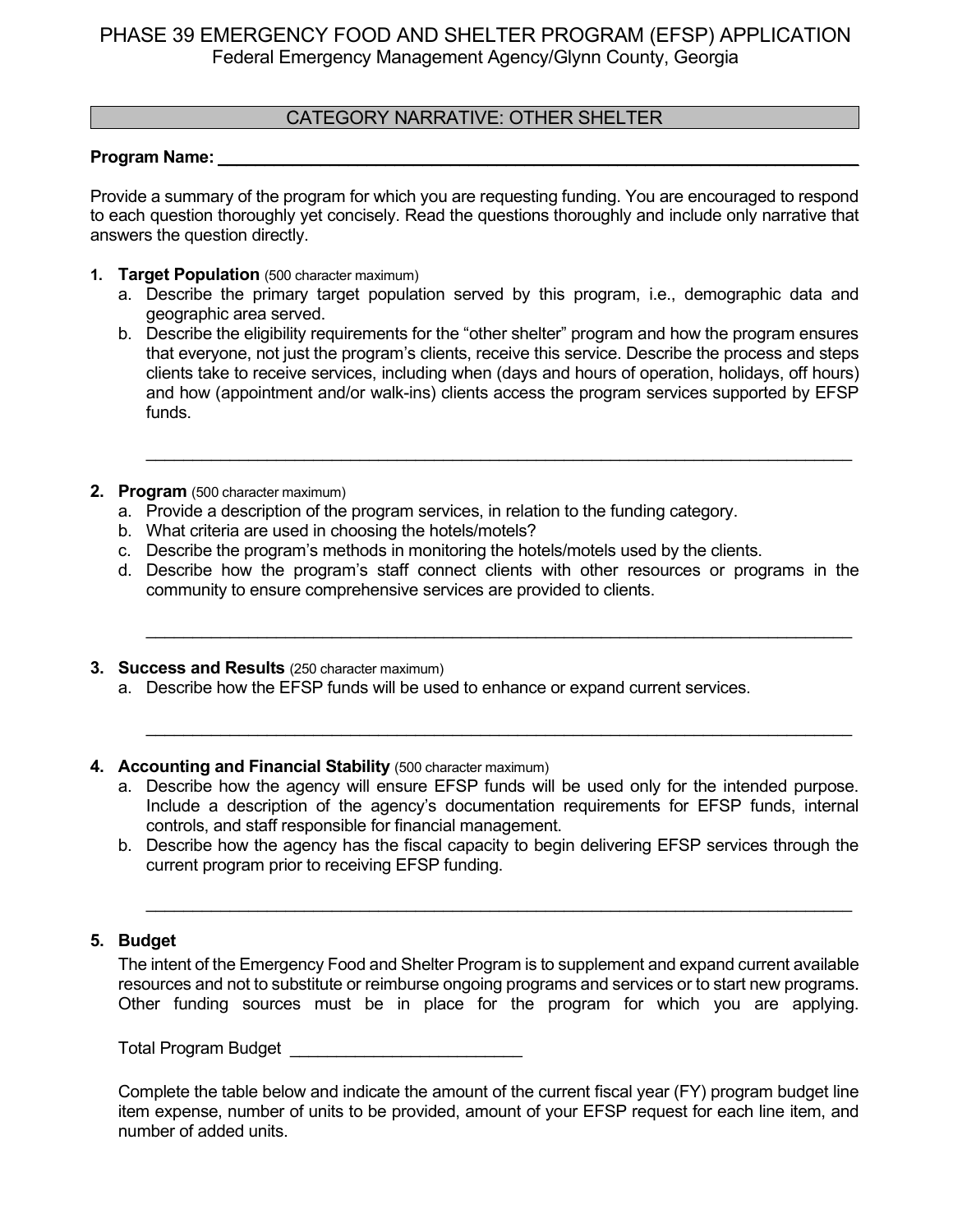|                                          | <b>Excluding EFSP funding</b>               |                                          | <b>Phase 38 Request</b>               |                          |
|------------------------------------------|---------------------------------------------|------------------------------------------|---------------------------------------|--------------------------|
| Category                                 | <b>Current FY</b><br><b>Amount Budgeted</b> | <b>Number of Units</b><br>to be Provided | <b>EFSP Funding</b><br><b>Request</b> | Number of Added<br>Units |
| <b>Hotel/Motel</b><br>(Unit = Household) |                                             |                                          |                                       |                          |

Note: EFSP funding is intended to allow agencies to provide off-site emergency lodging (room and tax only) in a hotel/motel or other off-site shelter facility of eligible clients. Agencies may not operate as vendors for themselves or other LROs; self-billing is not eligible with this funding. EFSP funding may now provide up to 90 days of assistance for clients per phase if it is necessary to prevent homelessness.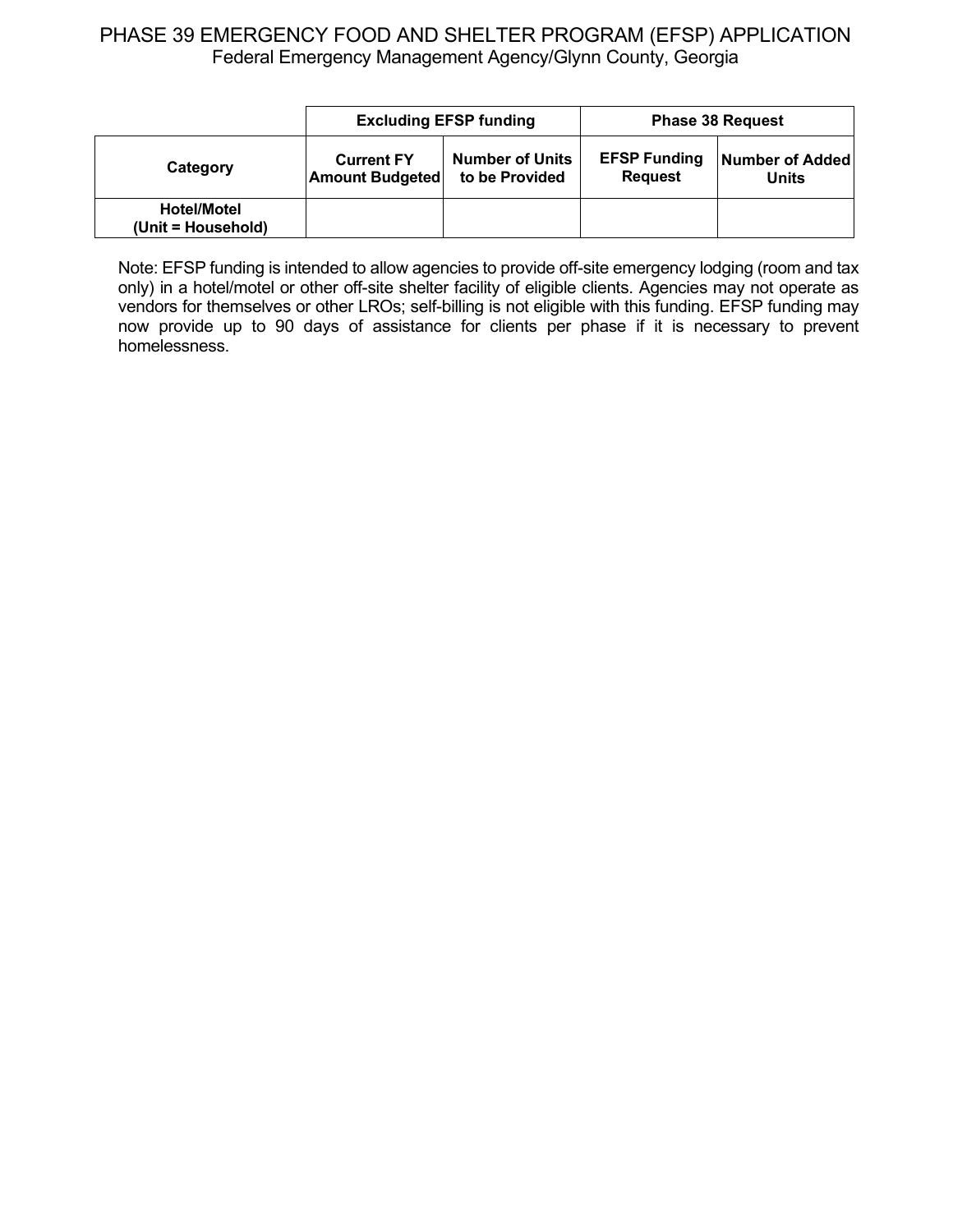### CATEGORY NARRATIVE: RENT/MORTGAGE

#### **Program Name:** \_\_\_\_\_\_\_\_\_\_\_\_\_\_\_\_\_\_\_\_\_\_\_\_\_\_\_\_\_\_\_\_\_\_\_\_\_\_\_\_\_\_\_\_\_\_\_\_\_\_\_\_\_\_\_\_\_\_\_\_\_\_\_\_\_\_\_\_\_

Provide a summary of the program for which you are requesting funding. You are encouraged to respond to each question thoroughly yet concisely. Read the questions thoroughly and include only narrative that answers the question directly.

- **1. Target Population** (500 character maximum)
	- a. Describe the primary target population served by this program, i.e., demographic data and geographic area served.
	- b. Describe the eligibility requirements for the "rent/mortgage" program and how the program ensures that everyone, not just the program's clients, receive this service. Describe the process and steps clients take to receive services, including when (days and hours of operation, holidays, off hours) and how (appointment and/or walk-ins) clients access the program services supported by EFSP funds.

\_\_\_\_\_\_\_\_\_\_\_\_\_\_\_\_\_\_\_\_\_\_\_\_\_\_\_\_\_\_\_\_\_\_\_\_\_\_\_\_\_\_\_\_\_\_\_\_\_\_\_\_\_\_\_\_\_\_\_\_\_\_\_\_\_\_\_\_\_\_\_\_\_\_\_\_

- **2. Program** (500 character maximum)
	- a. Provide a description of the program services, in relation to the funding category.
	- b. Describe how the program's staff connect clients with other resources or programs in the community to ensure comprehensive services are provided to clients.

\_\_\_\_\_\_\_\_\_\_\_\_\_\_\_\_\_\_\_\_\_\_\_\_\_\_\_\_\_\_\_\_\_\_\_\_\_\_\_\_\_\_\_\_\_\_\_\_\_\_\_\_\_\_\_\_\_\_\_\_\_\_\_\_\_\_\_\_\_\_\_\_\_\_\_\_

\_\_\_\_\_\_\_\_\_\_\_\_\_\_\_\_\_\_\_\_\_\_\_\_\_\_\_\_\_\_\_\_\_\_\_\_\_\_\_\_\_\_\_\_\_\_\_\_\_\_\_\_\_\_\_\_\_\_\_\_\_\_\_\_\_\_\_\_\_\_\_\_\_\_\_\_

- **3. Success and Results** (250 character maximum)
	- a. Describe how the EFSP funds will be used to enhance or expand current services.
- **4. Accounting and Financial Stability** (500 character maximum)
	- a. Describe how the agency will ensure EFSP funds will be used only for the intended purpose. Include a description of the agency's documentation requirements for EFSP funds, internal controls, and staff responsible for financial management.
	- b. Describe how the agency has the fiscal capacity to begin delivering EFSP services through the current program prior to receiving EFSP funding.

\_\_\_\_\_\_\_\_\_\_\_\_\_\_\_\_\_\_\_\_\_\_\_\_\_\_\_\_\_\_\_\_\_\_\_\_\_\_\_\_\_\_\_\_\_\_\_\_\_\_\_\_\_\_\_\_\_\_\_\_\_\_\_\_\_\_\_\_\_\_\_\_\_\_\_\_

### **5. Budget**

The intent of the Emergency Food and Shelter Program is to supplement and expand current available resources and not to substitute or reimburse ongoing programs and services or to start new programs. Other funding sources must be in place for the program for which you are applying.

Total Program Budget **Exercise 20**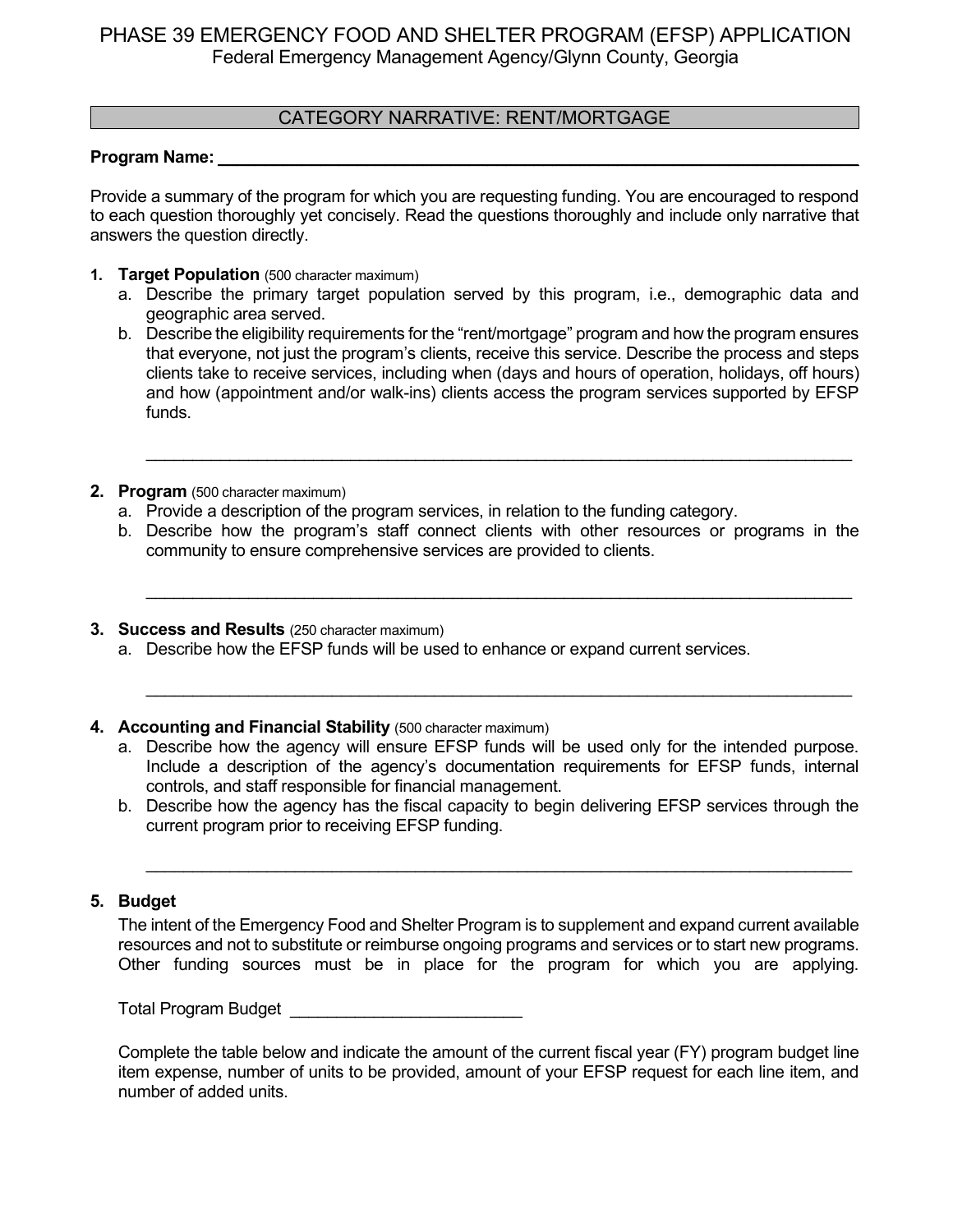|                                            | <b>Excluding EFSP funding</b>                             |             | <b>Phase 38 Request</b>               |                                        |
|--------------------------------------------|-----------------------------------------------------------|-------------|---------------------------------------|----------------------------------------|
| Category                                   | Current FY Amount   Number of Units to<br><b>Budgeted</b> | be Provided | <b>EFSP Funding</b><br><b>Request</b> | <b>Number of Added</b><br><b>Units</b> |
| <b>Rent/Mortgage</b><br>(Unit = Household) |                                                           |             |                                       |                                        |

Note: EFSP funding is intended to provide rent or mortgage assistance to include (principal and interest only. LROs may now pay up to 90 days (3 months) for clients per phase if it is necessary to maintain housing. Itemized payment details will be required. These funds may NOT be used for Deposit Fees, Late Fees, or Condo Fees.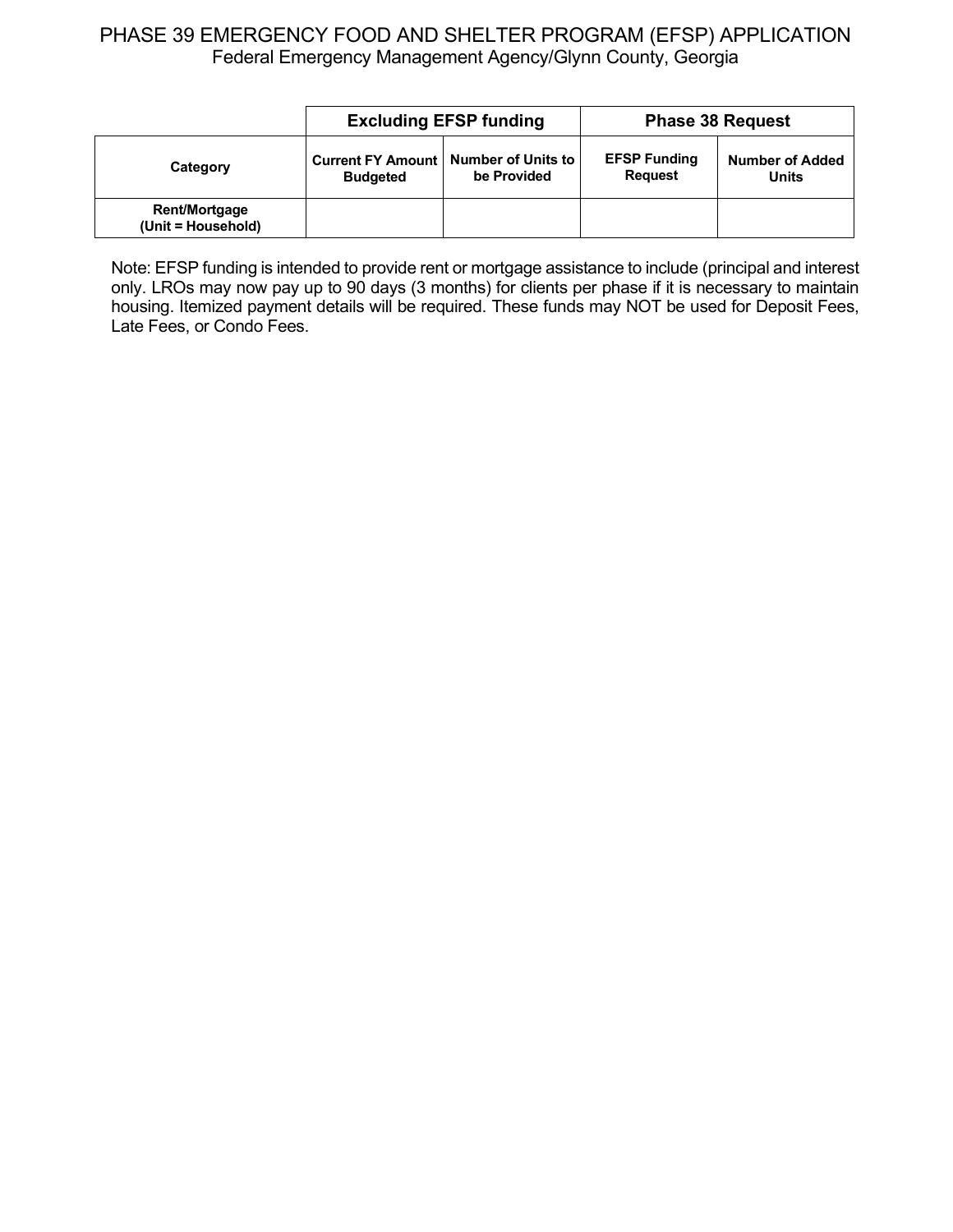### CATEGORY NARRATIVE: UTILITY

#### **Program Name:** \_\_\_\_\_\_\_\_\_\_\_\_\_\_\_\_\_\_\_\_\_\_\_\_\_\_\_\_\_\_\_\_\_\_\_\_\_\_\_\_\_\_\_\_\_\_\_\_\_\_\_\_\_\_\_\_\_\_\_\_\_\_\_\_\_\_\_\_\_

Provide a summary of the program for which you are requesting funding. You are encouraged to respond to each question thoroughly yet concisely. Read the questions thoroughly and include only narrative that answers the question directly.

- **1. Target Population** (500 character maximum)
	- a. Describe the primary target population served by this program, i.e., demographic data and geographic area served.
	- b. Describe the eligibility requirements for the "Utility" program and how the program ensures that everyone, not just the program's clients, receive this service. Describe the process and steps clients take to receive services, including when (days and hours of operation, holidays, off hours) and how (appointment and/or walk-ins) clients access the program services supported by EFSP funds.

\_\_\_\_\_\_\_\_\_\_\_\_\_\_\_\_\_\_\_\_\_\_\_\_\_\_\_\_\_\_\_\_\_\_\_\_\_\_\_\_\_\_\_\_\_\_\_\_\_\_\_\_\_\_\_\_\_\_\_\_\_\_\_\_\_\_\_\_\_\_\_\_\_\_\_\_

- **2. Program** (500 character maximum)
	- a. Provide a description of the program services, in relation to the funding category.
	- b. Describe how the program's staff connect clients with other resources or programs in the community to ensure comprehensive services are provided to clients.

\_\_\_\_\_\_\_\_\_\_\_\_\_\_\_\_\_\_\_\_\_\_\_\_\_\_\_\_\_\_\_\_\_\_\_\_\_\_\_\_\_\_\_\_\_\_\_\_\_\_\_\_\_\_\_\_\_\_\_\_\_\_\_\_\_\_\_\_\_\_\_\_\_\_\_\_

\_\_\_\_\_\_\_\_\_\_\_\_\_\_\_\_\_\_\_\_\_\_\_\_\_\_\_\_\_\_\_\_\_\_\_\_\_\_\_\_\_\_\_\_\_\_\_\_\_\_\_\_\_\_\_\_\_\_\_\_\_\_\_\_\_\_\_\_\_\_\_\_\_\_\_\_

- **3. Success and Results** (250 character maximum)
	- a. Describe how the EFSP funds will be used to enhance or expand current services.
- **4. Accounting and Financial Stability** (500 character maximum)
	- a. Describe how the agency will ensure EFSP funds will be used only for the intended purpose. Include a description of the agency's documentation requirements for EFSP funds, internal controls, and staff responsible for financial management.
	- b. Describe how the agency has the fiscal capacity to begin delivering EFSP services through the current program prior to receiving EFSP funding.

\_\_\_\_\_\_\_\_\_\_\_\_\_\_\_\_\_\_\_\_\_\_\_\_\_\_\_\_\_\_\_\_\_\_\_\_\_\_\_\_\_\_\_\_\_\_\_\_\_\_\_\_\_\_\_\_\_\_\_\_\_\_\_\_\_\_\_\_\_\_\_\_\_\_\_\_

### **5. Budget**

The intent of the Emergency Food and Shelter Program is to supplement and expand current available resources and not to substitute or reimburse ongoing programs and services or to start new programs. Other funding sources must be in place for the program for which you are applying.

Total Program Budget **Example 20**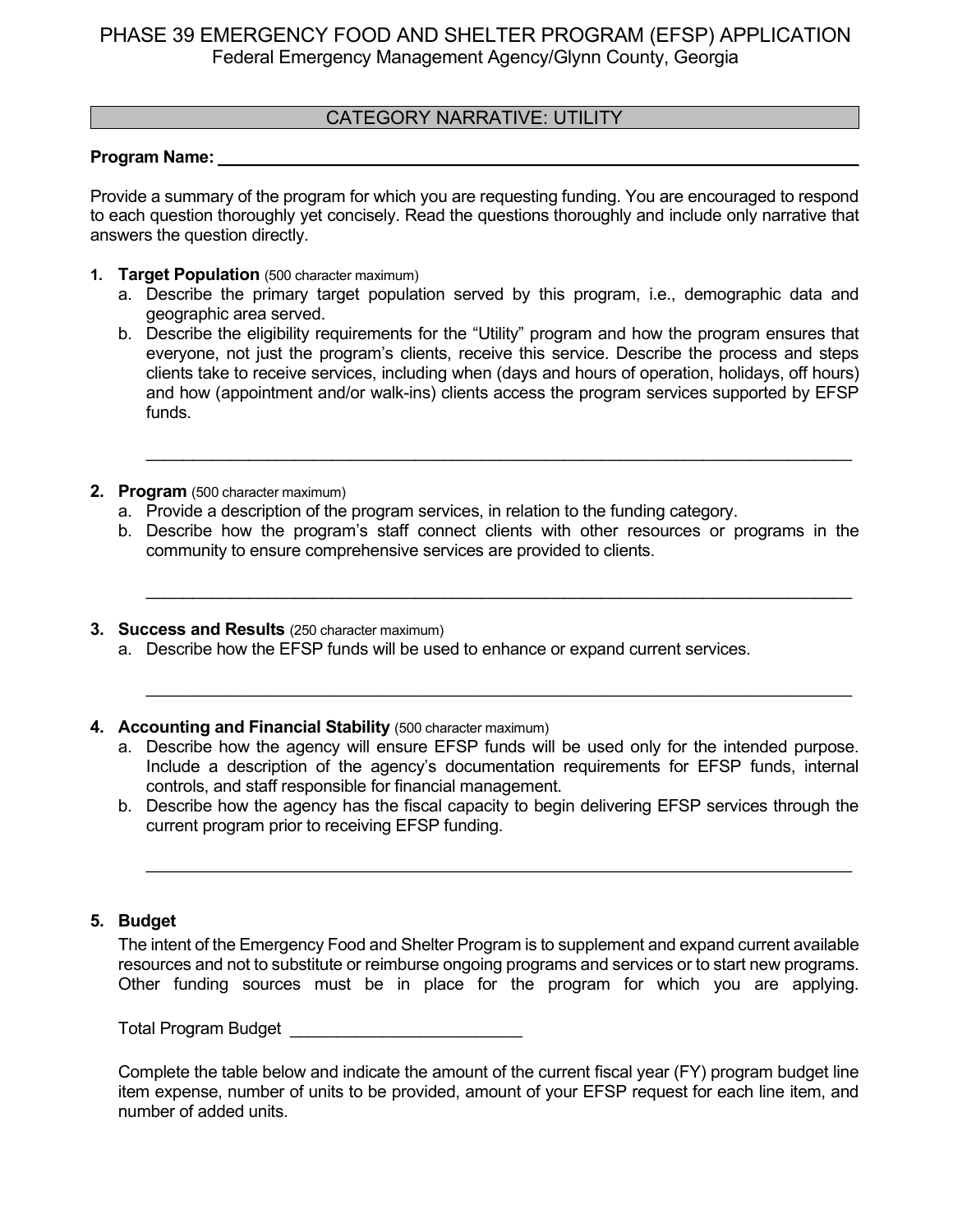|                                          | <b>Excluding EFSP funding</b>                                                           |  |                                       | <b>Phase 38 Request</b>                |
|------------------------------------------|-----------------------------------------------------------------------------------------|--|---------------------------------------|----------------------------------------|
| Category                                 | <b>Number of Units to</b><br><b>Current FY Amount</b><br>be Provided<br><b>Budgeted</b> |  | <b>EFSP Funding</b><br><b>Request</b> | <b>Number of Added</b><br><b>Units</b> |
| Gas<br>(Unit = Household)                |                                                                                         |  |                                       |                                        |
| <b>Electricity</b><br>(Unit = Household) |                                                                                         |  |                                       |                                        |
| Water<br>(Unit = Household)              |                                                                                         |  |                                       |                                        |

Note: EFSP funding is intended to provide utility assistance for gas, electricity, water, and sewer. LROs may now pay up to 90 days (3 months) for clients per phase if it is necessary to prevent disconnection of services. The monthly information must be verified with the utility company. Payment must be in arrears or due within 10 calendar days and must guarantee an additional 30 days of service. These funds may NOT be used for Late Fees or Deposit Fees.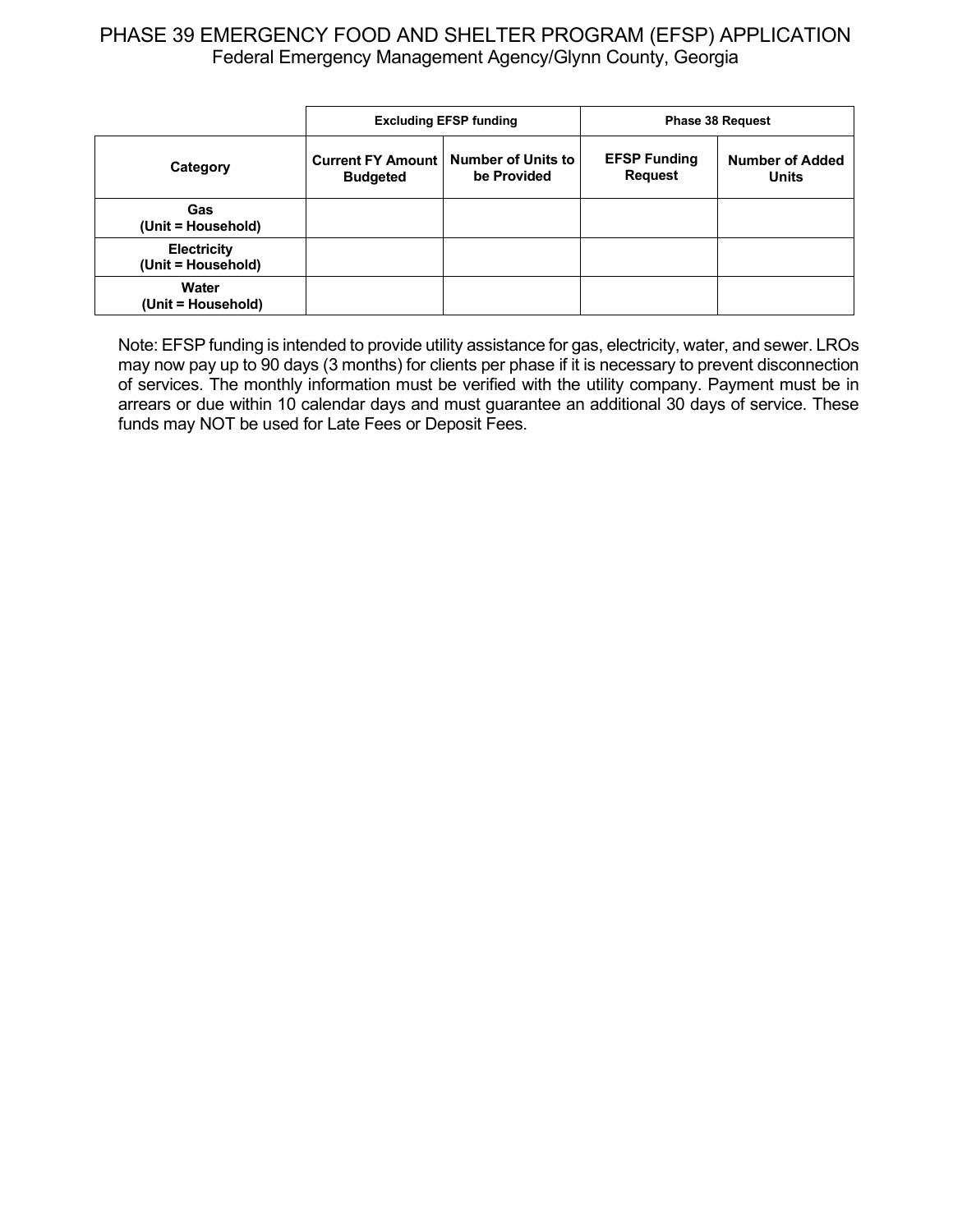### APPLICATION REQUIREMENT CHECKLIST

Submit the following documents as part of the application packet and collate in the order below. Failure to include all the documents will eliminate the application from funding consideration.

|        | <b>Completed and Signed Application</b><br>(Complete and submit the following section(s): Agency Contact Information, Request for Funding, Agency<br>Information, EFSP Funding History, and any category narrative for which you are requesting funding)                                                                                                                                                                                                                  |
|--------|---------------------------------------------------------------------------------------------------------------------------------------------------------------------------------------------------------------------------------------------------------------------------------------------------------------------------------------------------------------------------------------------------------------------------------------------------------------------------|
|        | <b>Current &amp; Complete List of Organization's Board of Directors</b><br>(This list should include their terms of office and their organizational and community affiliations)                                                                                                                                                                                                                                                                                           |
|        | <b>Agency and Program Budgets</b><br>(Attach a copy of the agency's current operating budget and current program budget including revenue and expenses.)                                                                                                                                                                                                                                                                                                                  |
|        | <b>Local Recipient Organization Certification Form</b><br>(Completed and signed)                                                                                                                                                                                                                                                                                                                                                                                          |
|        | Fiscal Agent/Fiscal Conduit Agency Relationship Certification Form<br>(This form only needs to be submitted if your agency is using a fiscal agent and/or conduit)                                                                                                                                                                                                                                                                                                        |
| $\Box$ | <b>Agency Audit and Management Letter</b><br>(LROs must have their records audited by an independent certified public accountant if receiving \$100,000 or more in<br>EFSP funds, for the immediate past fiscal year. For LROs receiving \$50,000 - \$99,999 in EFSP funding, the National<br>Board requires an annual accountant's review) (If the agency is not required to conduct a financial audit annually,<br>please attach the agency's most recent IRS Form 990) |
|        | <b>Completed and Signed Local Recipient Organization Certification Form</b>                                                                                                                                                                                                                                                                                                                                                                                               |

To the best of my knowledge and belief, the information in this proposal is true and correct and the governing body of the applicant has duly authorized the enclosed documents. I understand that incomplete applications or applications submitted after the deadline will not be accepted or reviewed. By signing below, the undersigned acknowledges having read and understood the program guidelines and will be able to fully comply with the provisions of these guidelines as well as all additional applicable federal, state, and local requirements, including procurement and financial management. If awarded, my organization will attend the mandatory orientation and submit reports to the Local Board by their due dates. If awarded, my organization will work with the Local Board to quickly clear up any problems related to compliance exception(s) at the end of the program. Failure of an LRO to comply with the National Board's reporting requirements will result in funds being withheld. The Local Board or National Board may reclaim and reallocate the funds being withheld if my organization does not comply in a timely manner to compliance issues.

#### Authorized Signature:

Title: **The Community of the Community of the Community of the Community of the Community of the Community of the Community of the Community of the Community of the Community of the Community of the Community of the Commun** 

Date: with the contract of the contract of the contract of the contract of the contract of the contract of the contract of the contract of the contract of the contract of the contract of the contract of the contract of the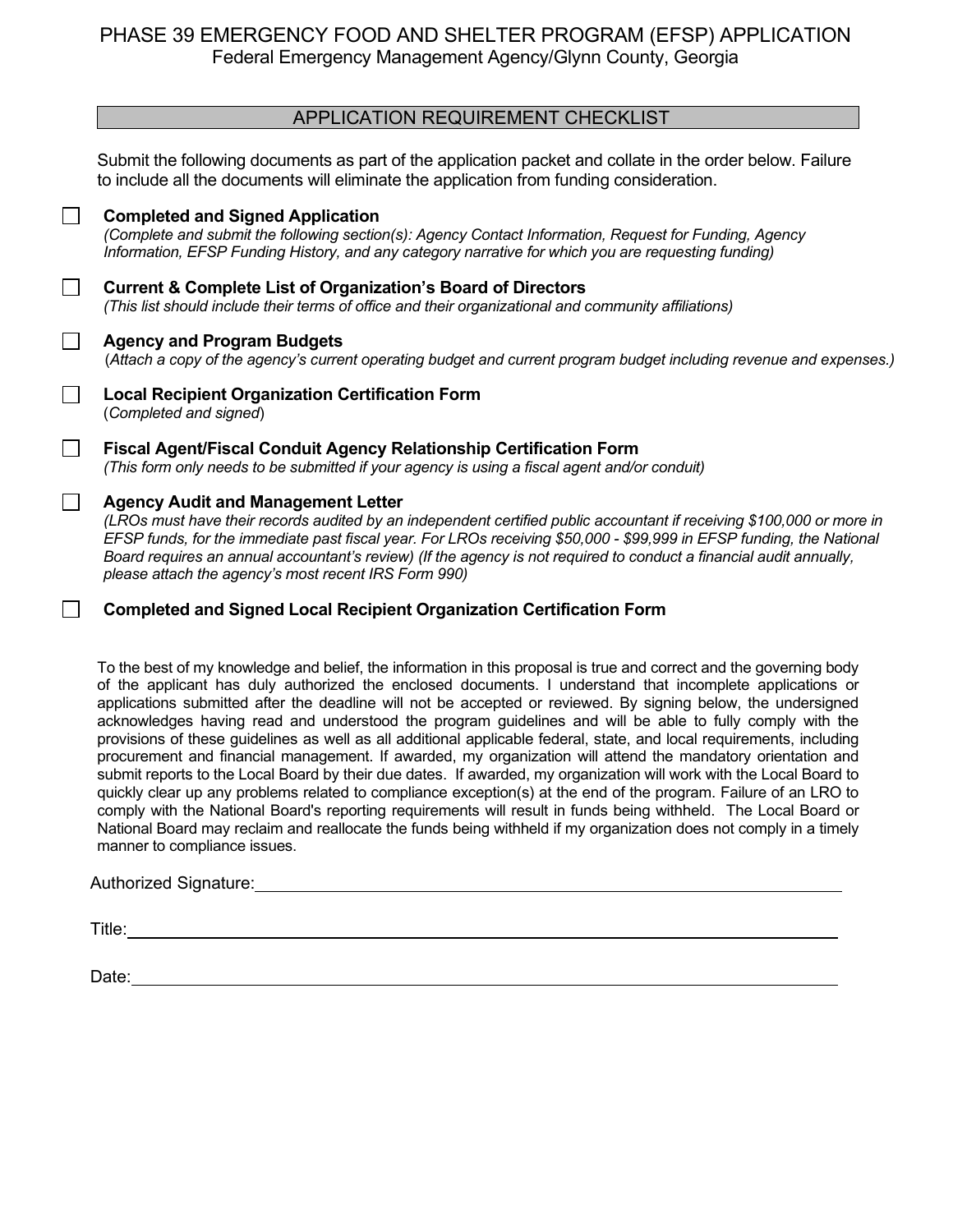### Local Recipient Organization Certification Form

If you are selected as an LRO to receive EFSP funds, you must certify that your public or private organization:

- Has the capability to provide emergency food and/or shelter services,
- Will use funds to supplement/extend existing resources and not to substitute or reimburse ongoing programs and services,
- Is nonprofit or an agency of government,
- Will not use EFSP funds as a cost-match for other Federal funds or programs,
- Has an accounting system, and will pay all vendors by an approved method of payment,
- Understands that cash payments (including petty cash) are not eligible under EFSP,
- Has not received an adverse or no opinion audit,
- Is not debarred or suspended from receiving Federal funds,
- Has or will secure a Federal Employer Identification Number (FEIN) to EFSP,
- Has or will secure a Data Universal Number System (DUNS) number issued by Dun & Bradstreet (D&B) and required associated information to EFSP,
- Practices non-discrimination (agencies with a religious affiliation, will not refuse service to an applicant based on religion, nor engage in religious proselytizing or religious counseling in any program receiving Federal funds),
- Will not charge a fee to clients for EFSP funded services,
- Has a voluntary board if your organization is private, not-for-profit,
- Will provide all required reports to the Local Board in a timely manner; (i.e., Second Payment/Interim Request and Final Reports),
- Return any unused funds or funds as requested by EFSP to the National Board at the end of the spending period (\$5.00 or more)
- Will expend monies only on eligible costs and keep complete documentation (copies of canceled LRO checks -- front and back, other proof of payment, invoices, receipts, etc.) on all expenditures for a minimum of three years after the end-of-program date, and for compliance issues until all issues are resolved. Expenditure Documentation includes copies of canceled LRO checks (front and back) other proof of payment, invoices, receipts, etc.
- Will spend all funds and close-out the program by my jurisdiction's selected end-ofprogram date and return any unused funds (\$5.00 or more) to the National Board,
- Will provide complete, accurate documentation of expenses to the Local Board, if requested, following my jurisdiction's selected end-of-program date,